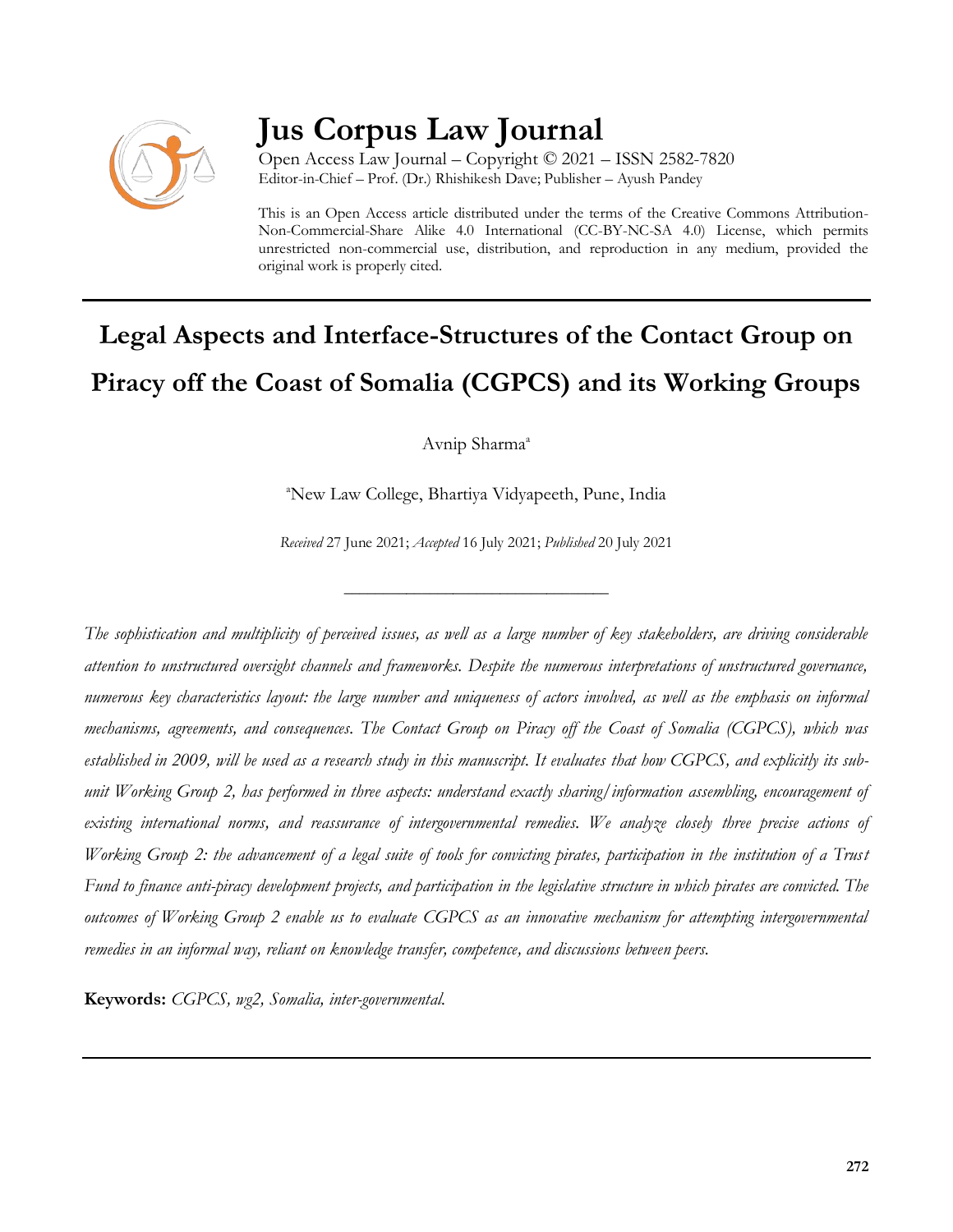#### **INTRODUCTION**

 $\overline{\phantom{a}}$ 

One of the first thoughts, comes to the mind in one's mind, while hearing the word "Informal" will probably be jumping back towards the preference of 'Secret, Dark Discussions', which was hinted at a while ago by - President of the European Commission, Jean Claude Junker.<sup>1</sup> Naturally, 'Jean Claude', declaration stirred controversy and reinvigorated the discourse as to whether the European Union (EU) has a lack of democracy. However, such a shoddily constructed comparison will only serve to diminish insouciance. As an outcome, our primary objective here would be to demonstrate that informality, particularly unofficial stewardship, should not be befuddled with secrecy or scandal. Unofficial stewardship, on the other hand, has the prospects to be even more constructive and transparent. This is the only component of bigger developments in international entanglements - to consult and resolve issues thru collaborations, to forge alliances, and nail out methodologies and arrangements out the front of institutional structures as well as (occasionally) away from the instantaneous spotlight. The sophistication and multiplicity of perceived issues, as well as a large number of key stakeholders, are driving considerable attention to unstructured oversight channels and frameworks.

The aim of this research paper is to research the work of Contact Group on Piracy off the Coast of Somalia (CGPCS) and, more specifically one of its many working units – Working Group 2 (WG2). CGPCS and WG2 are prime examples of unofficial governance structures that might also conceivably serve as an inspiration for collaboration on substantial issues in international symbolic importance. It will be observed in this manuscript about the activities that are performed within two groups in three distinct areas: First – Sharing / Communication of Information/Data and Gathering/Collection of Knowledge. Second – Promotion towards International Legislative Norms. Third – Encouragement regarding Multi-lateral Solutions.

With regards to this, Specific attention is provided towards Human Rights Protection, due to the need for a Human Rights component in the case of Somali Piracy.

<sup>1</sup> Valentina Pop, 'Eurogroup Chief: 'I' m for secret, Dark Debates' (*Euobserver: Economics Affairs,* 21 April 2011) < [https://euobserver.com/economic/32222>](https://euobserver.com/economic/32222) accessed 27 June 2021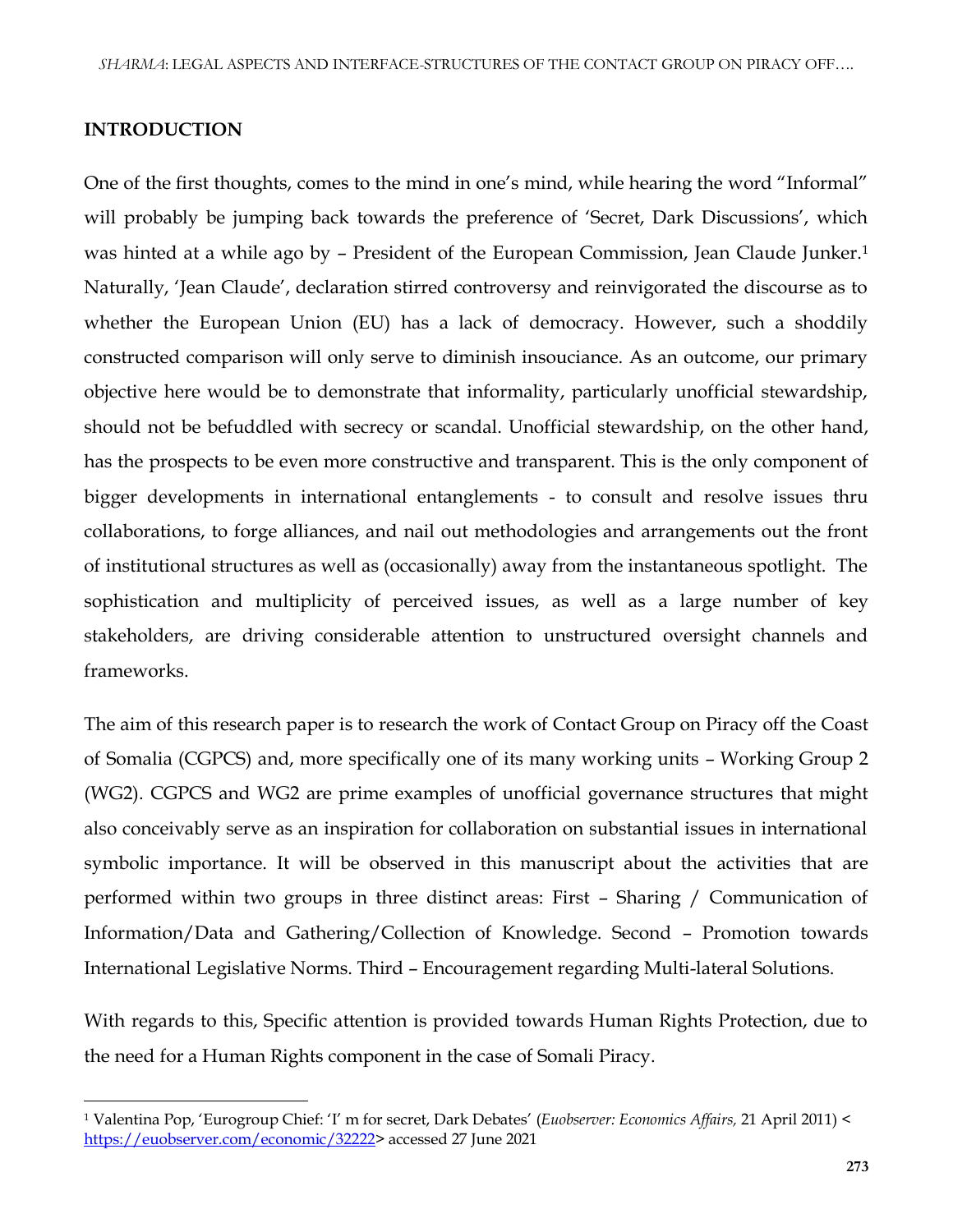The very first part of the paper delves into the significance of the term "informal stewardship." As a result, it benefits from the rapidly expanding literature on the subject. It also incorporates ideas from the context of international relations, particularly structuralist analyses of epistemic social groups and norm dissemination. Additionally, it is further outlined the importance of Human Rights and the incorporation of them in policies with regards to piracy off the coast of Somalia. The main essence of this research paper will reveal the innovative side of the work of the CGPCS and its Working Group 2. It will be further analyzed about its structure, working tactics and most evidently, its achievements and activities.

## **STRUCTURALIST ANALYSES OF EPISTEMIC SOCIAL GROUPS AND NORM DISSEMINATION**

The main propositions of this section are predicated on the several transitions that have been pondered in past few decades. They're more about how states and international organizations act and decide things on a worldwide scale. These would be the transitions from the government to (international) democracy, from nation-state dominance to non-state performers' involvement in global affairs, from official to informal decision-making, and from legal frameworks to non - binding norms. All this is linked with the much larger spectrum of the world's perceived issues, as well as the more quantifiable existence of an international community functioning inside the framework of the law. Michael Zurn has presented a valuable interpretation of international cooperation that includes three main characteristics.

*First – Global Governance is "Totality of Norms", i.e. Norms, Rules & Programs, further their procedure of reworking, monitoring & recital.<sup>2</sup>*

*Second – It is in pursuant to that instances were dealing is required with "Denationalized & Deregionalized Problems"* 

*Third – Global Stewardship is claimed to be providing "Transnational Common Goods", although the actual result may differ from the claim.*

 $\overline{\phantom{a}}$ 

<sup>2</sup> Micheal Zurn, *Global Governance as Multi-Level Governance* (*The Oxford Handbook of governance* 2012*)* 730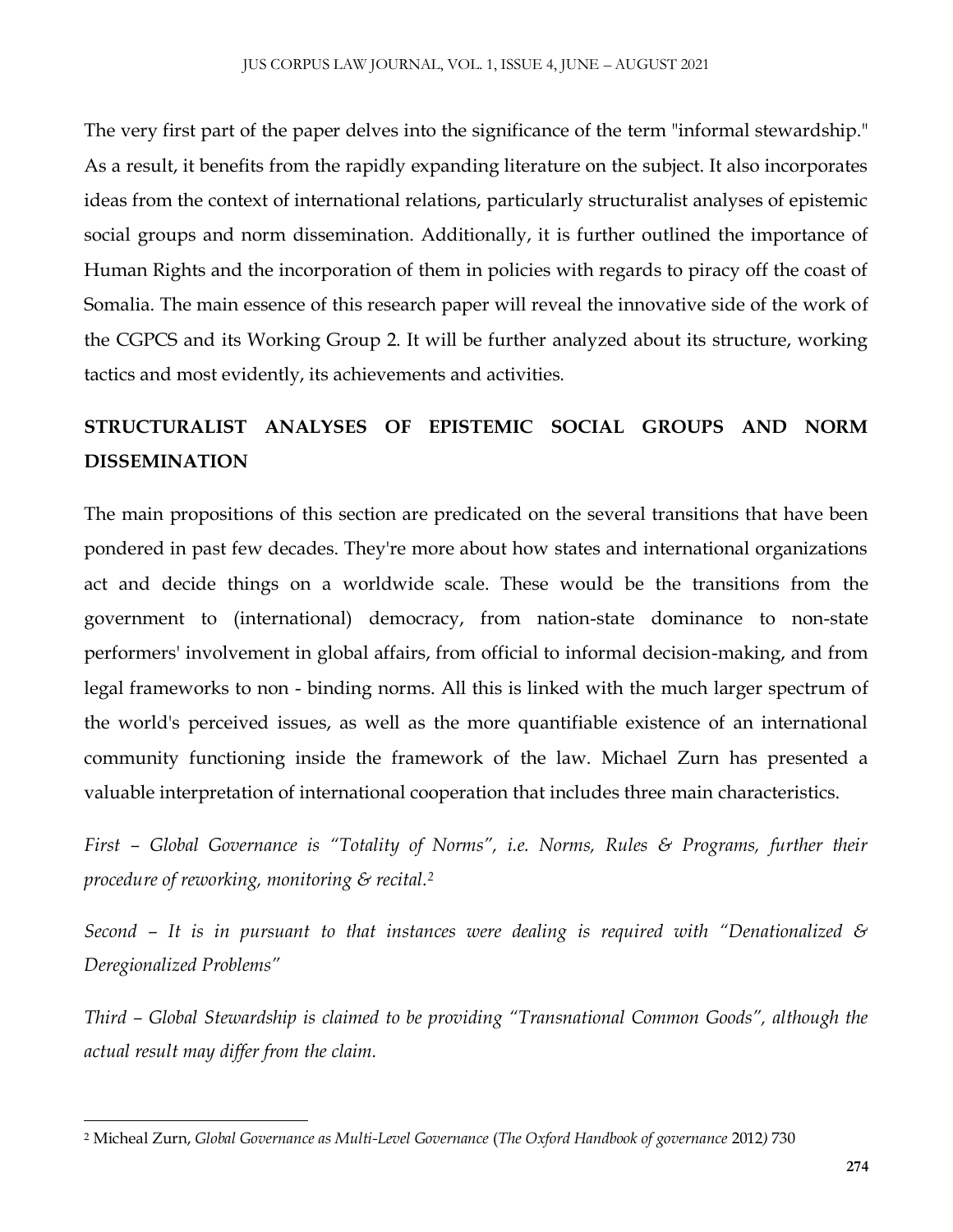As a matter of fact, global governance encapsulates the valuable contribution to international affairs of all actors, respectively state and non-state, who inhabit the world space. When accosted by upheavals or unparalleled anomalies these actors, for even the most part, operate with opposing interests intending to work out a solution. Stakeholders seldom can (or would like to) act on their own as a result of economic globalization and increasing interconnectedness. These problem-solving sessions can result in new international structures or standards that have the prospects to govern international behavior in the future. The inauguration of the Human Rights standard/system/framework is a pretty good parade with respect to this. The brutal violations of these rights were to be traced from the 20<sup>th</sup> Century which led to a complex international system for their protections. States (and progressively, quasi stakeholders) are now strictly adhered to human rights obligations, or face stigmatization and punitive measures when they do not. All of that is constantly supervised by international and regional organisations and non-governmental organisations (NGOs). When it relates to the protection and promotion of human dignity, this human rights system has several deficiencies but also has numerous achievements.

The variety and quality of global actors – states, international organisations, multinational corporations, and worldwide civil society organisations – has led to an increase in the outlets through which they interact. There are evident numerous points of contact with regards to actors having collided in their interests, values, and goals during the ordinary course of activities. Traditional Diplomacy is not evident towards a sufficient method of reconciliation of positions & negotiations. The operatives who inhabit the international space interact more frequently and on a wider range of topics. Because of the intricacies of world affairs, it is unfeasible to formulate all non-national judgement procedures. This is where informal governance comes into the equation.

#### **CGPCS AND WORKING GROUP 2 – ESSENCE**

The CGPCS originated from a restricted diplomatic initiative introduced in January 2009 towards dealing with the piracy crisis into an expansive, adaptable, multi-faced mechanics.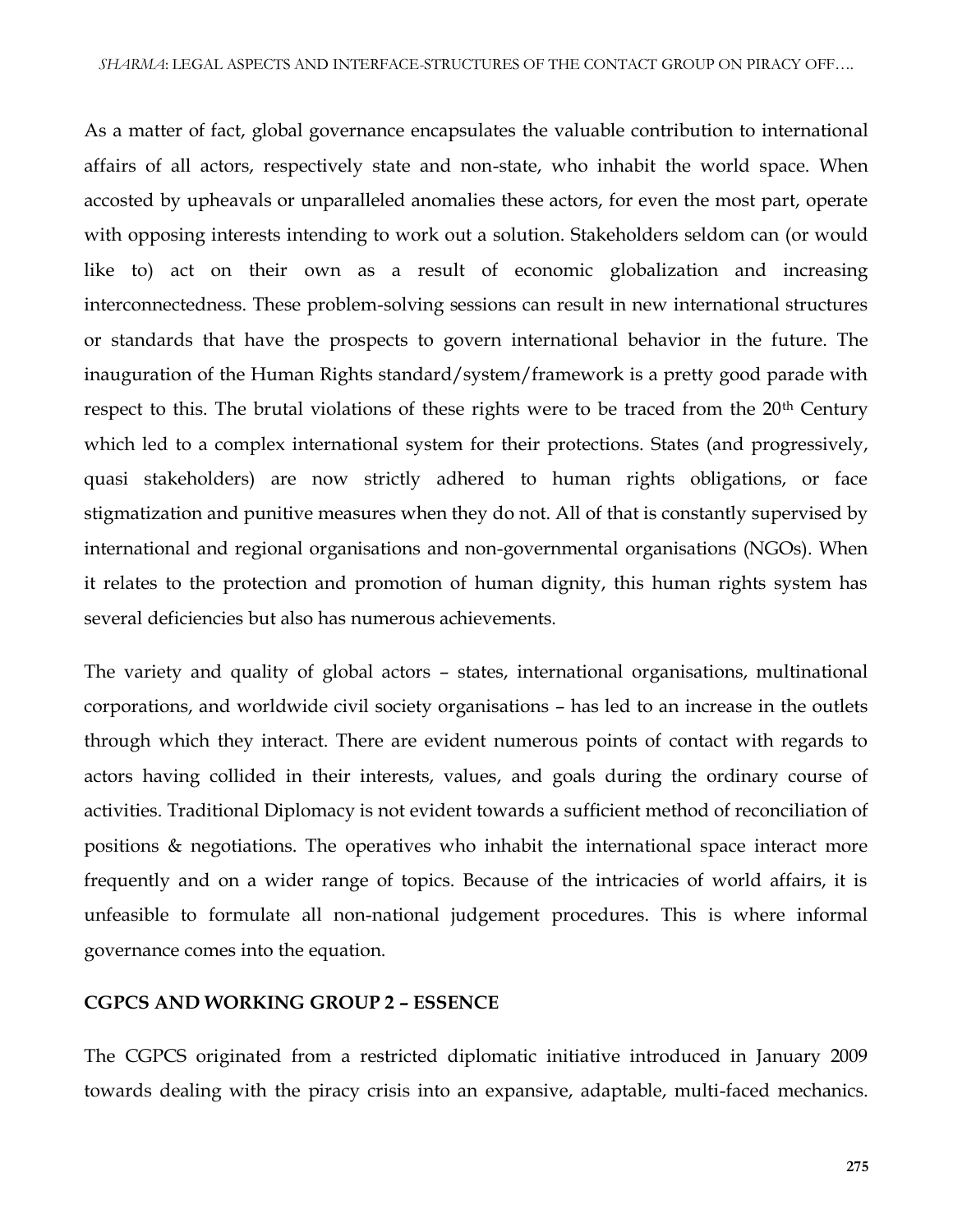This by the year 2014, had has been evident in a simulative and coordinated action by stakeholders from every sector of global society virtually, affected with the problem of piracy.

The Contact Group's scalability, which has encouraged a huge spectrum of inter-governmental and non-governmental organisations (NGOs), and even some constituents from private corporations and democratic institutions, has made it an extremely irregular – possibly unique – interface for dealing with a global security obstacle. The Contact Group's achievement in combatting this complicated subject makes it an excellent case study worth considering seeing what learning can be drawn from its pliable structure and agile organizational architecture, and whether analogous openness and bluntness precepts can be implemented to other aspects of international security. Since folks first began taking to the sea to commute, commerce, relocate and colonize, pirates have represented a danger to sailors. Piracy was only considered a relic of the past during the last century.

Pirates, on the other hand, were indeed front-page headlines in 2007, drawing the ire of shipbuilders, naval officers, and public officials all over the globe. Small clusters of pirates functioning from the ungoverned coasts of Somalia had created a sophisticated financially viable variant of this ancient practice: kidnapping and taking ships and crews hostage, far beyond the reach of any corporation or nation that could be capable of paying. Pirates held captive upwards of 40 ships and 700 merchant seamen in 2008, ransoming them for hundreds of thousands of dollars, which was being used to fund other illegal activities both in and out of Somalia. The Transitional Federal Government (TFG) of Somalia, as well as any UN agency, has been unable to respond appropriately to this menace. As a result, numerous countries deployed battleships to the Gulf of Aden to chauffeur humanitarian assistance shipments and safeguard merchant navies transiting the crucial trade routes that run along Africa's eastern side.

#### Contact Group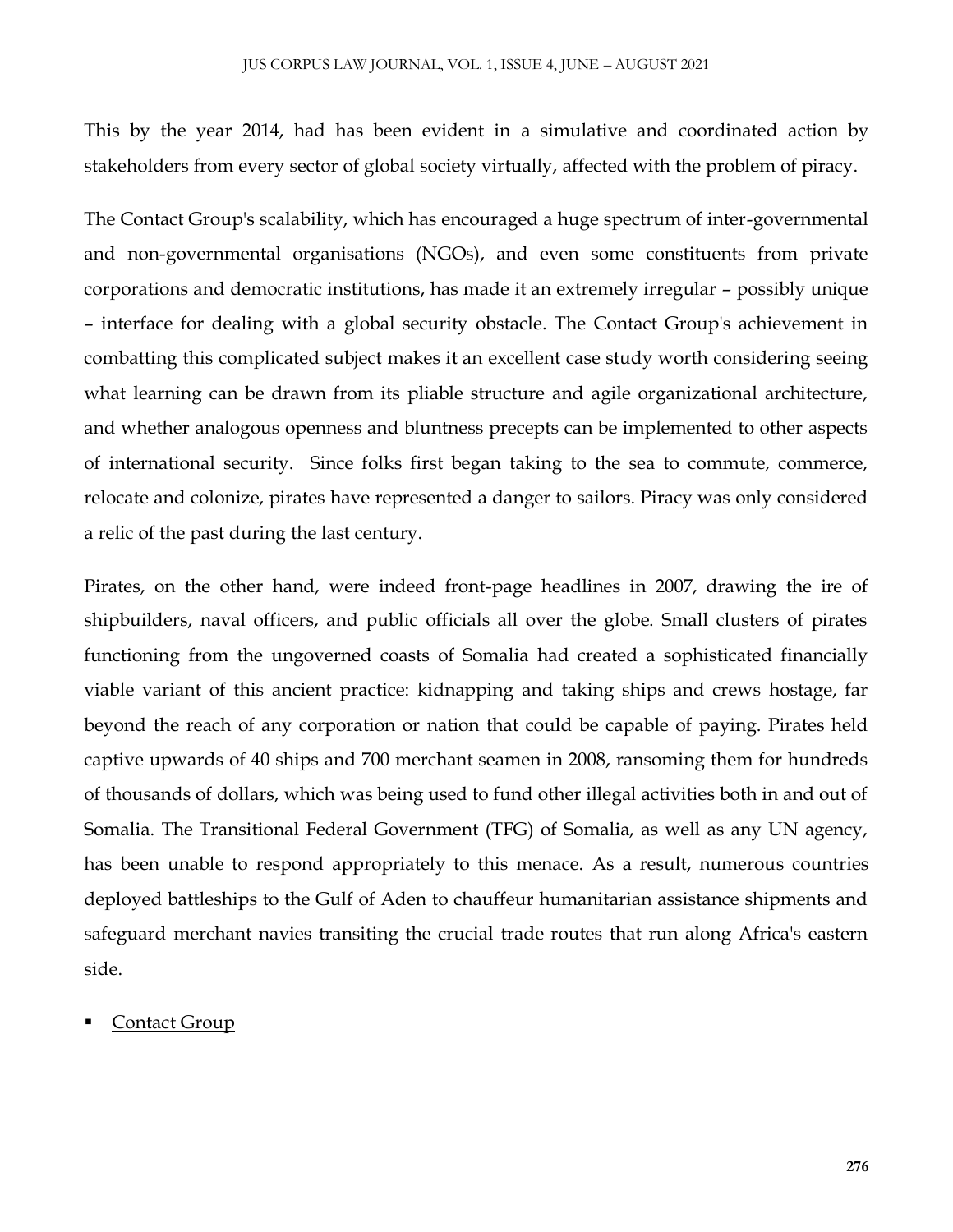In the past decade, UN Security Council (SC) has published numerous Resolutions on Piracy in Somalia.<sup>3</sup> First Being, Resolution 1816, i.e. June 2008, that states information in three aspects affected by piracy:

- **-** Prompt, Innocuous and Operative delivery of Humanitarian assistance towards Somalia,
- **-** Commercial Maritime routes safety
- **-** Navigation routes in International Waters.<sup>4</sup>

Furthermore, UN Charter – Chapter VII, this resolution provides for states to:

- **-** Upsurge and Co-ordinate their consistent efforts to deter the acts of piracy and armed robberies at Sea,
- **-** With fulfilling this duty, Corporation is required with other states, organizations at the regional level & others like International Maritime Organization (IMO),
- **-** Ensuring that their actions taken are in accordance with the International Laws, Maritime Laws including that of International Human Rights Law.

Resolution 1851 from December 2008, at the height of piracy attacks near Somalia's coast, provided for the development of "an economic integration mechanism to act as a prevalent contact point between and among states, international and regional organizations on all aspects of fighting piracy and aggravated burglary at sea off Somalia's coast." Under the recommendation of this emarginated the Contact Group on Piracy off the Coast of Somalia, in 2009.

The main characteristics of the Group are addressed in the section below. There have been implemented the three dimensions of casualness identified by Neuhold and Christiansen, notably framework, procedure, and consequence when trying to formulate these attributes. The CGPCS and Working Group 2 descriptions were created utilizing relevant data from

 $\overline{\phantom{a}}$ <sup>3</sup> First UN Security Council resolution dates from June 2008, (March 2016) dates to November 10, 2015

<sup>4</sup> Resolution 1816 (2008), "Adopted by the security council at its 590-2nd meeting on 2 June 2008" (*United Nation-Security Council*, 2 June 2008)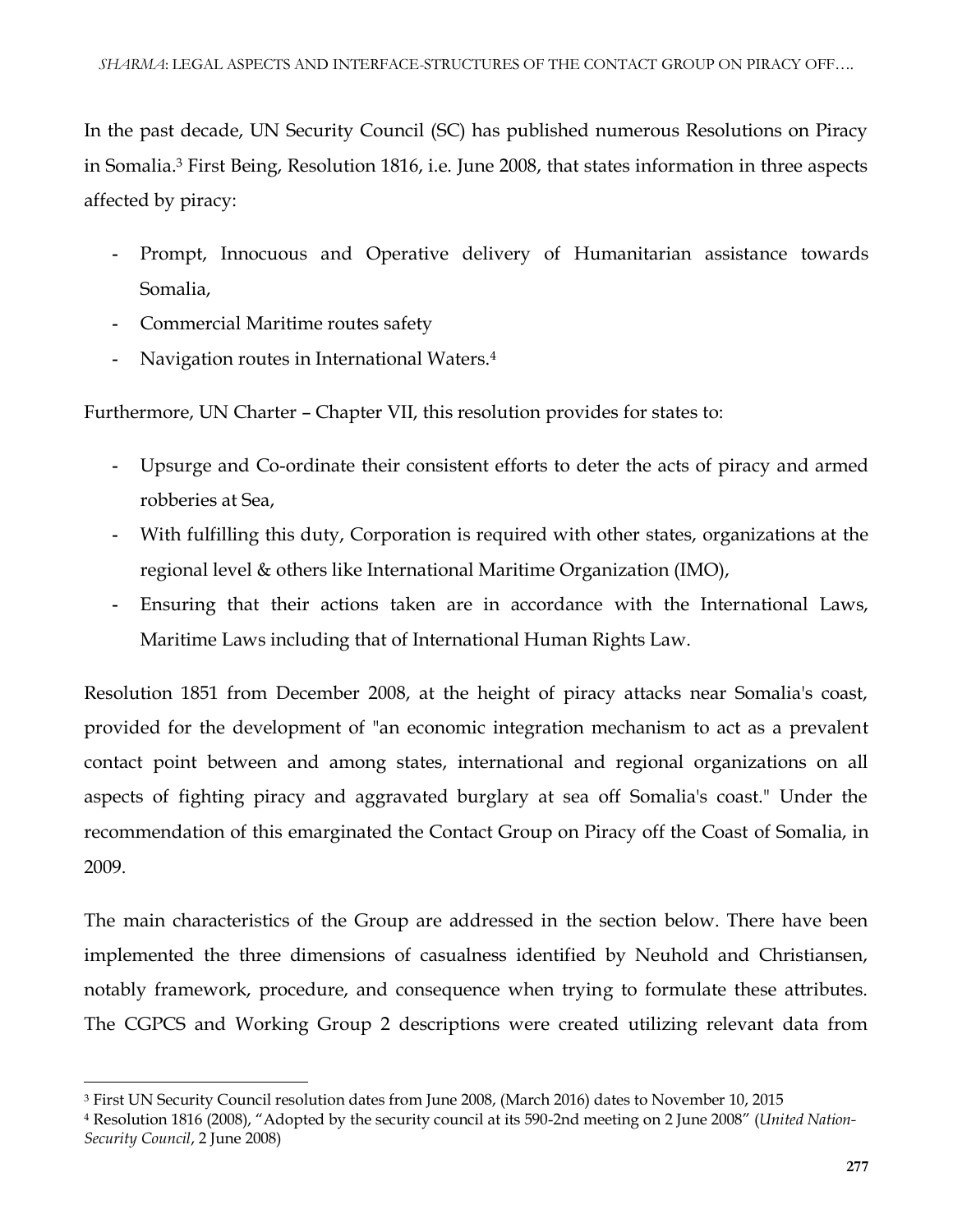reports submitted under the Training and information Project, which has been started by a conglomerate of academic institutions and has been the official site of the CGPCS since 2015.<sup>5</sup>

#### **CONTACT GROUP ON PIRACY OFF THE COAST OF SOMALIA**

#### **Features of Working Group 1**

**1. Framework – Task, Mandate, Institutional Backing -** The Contact Group was formed pursuant to the UN SC Resolution, but still, it isn't the part of UN System. Its main objective was to formulate all counter-piracy efforts near Somalia and further encourage cooperation towards finding the solution to the said problem. The purpose was to fight piracy off the coast of Somalia. This group's main focus is this only, it doesn't formulate or focus in any other area, no matter how serious they might be.

**2. Composition – Members & Type of Participants -** Open – Towards all interested and affected states. At present, there are more than 80 Participants (More than 60 states and 20 Organizations), including territorial organizations, private parties, NGOs. Prior, there were two criteria in order to enroll: 1. Actors that have competent resources and 2. Territorial states are directly affected. In a later period of time this criterion was demolished and a 'Discursive shift from membership to participation' was made.

**3. Structure: Units Inside -** Originally there were Five Working Groups formed as per the problems identified by the Contact Group. WG 1 – Chaired by the UK, deals with military cooperation and capacity development. WG 2 – Chaired by Denmark, Handle legal issues. WG 3 – Chaired by South Korea, Co-operation with the shipping industries. WG 4 – Chaired by Egypt, Deals with public diplomacy and advocacy. WG 5 – Chaired by Italy, Deals with disruption of financial flow Network of Pirates.

 $\overline{\phantom{a}}$ 

<sup>5</sup> Maciej Popowski, 'Contact Group on Piracy of the Coast of Somalia' (*Deputy Security General EEAS, EU Chairman on Piracy Coast of Somalia*) [<http://www.lessonsfrompiracy.net/files/2015/06/CGPCS-Internet-release.pdf>](http://www.lessonsfrompiracy.net/files/2015/06/CGPCS-Internet-release.pdf) accessed 17 June 2021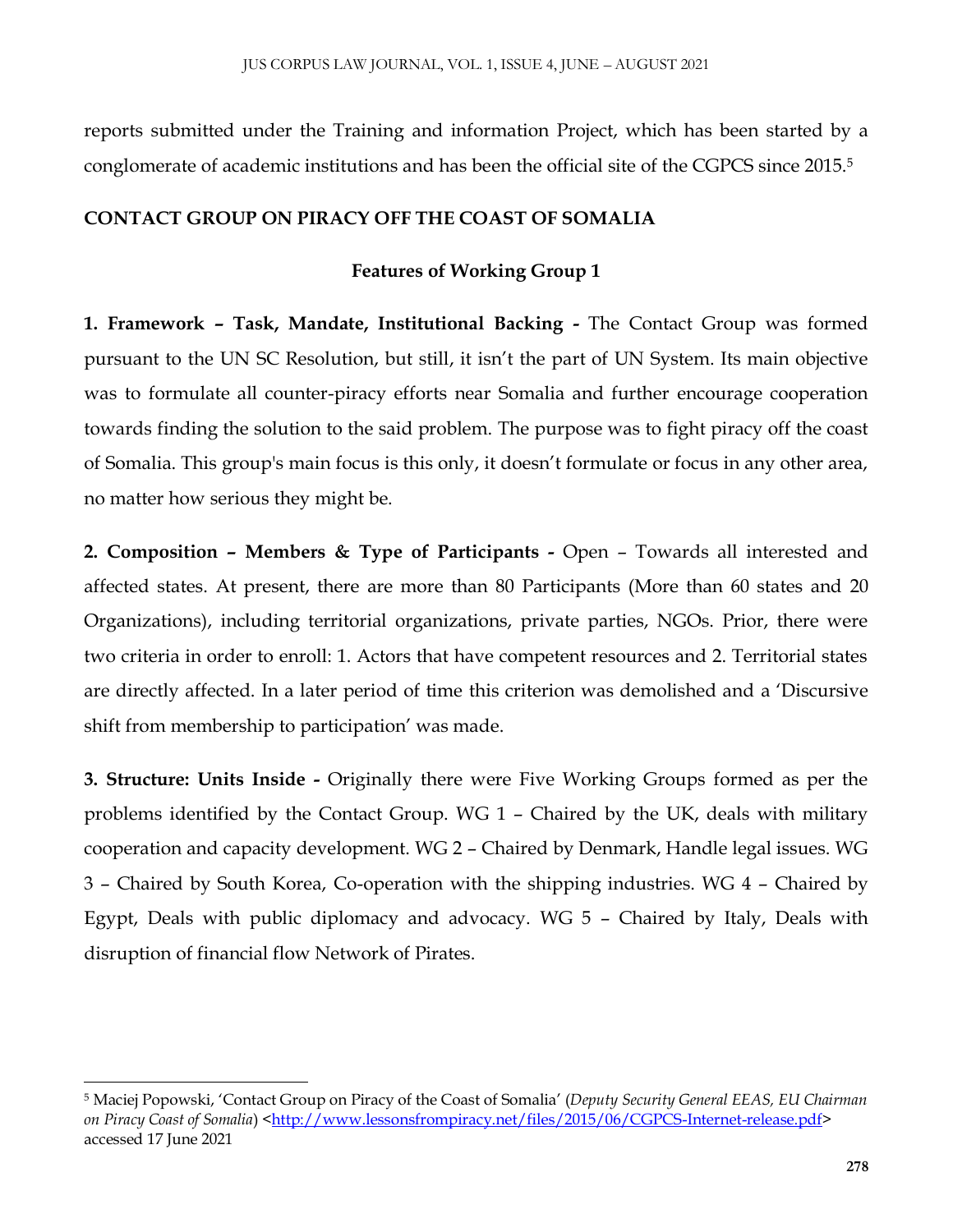**4. Chairmanship: Nature & Tenure -** Chairmanship is Voluntary and on a Rotating basis. Turkey, Singapore, the Netherlands in 2011; UAE, Spain, India in 2012: the USA in 2012: EU since 2014: Seychelles since 2016.

**5. Funding & Resources -** No budget as per rules. WG2 established the legal basis for the establishment of a Global Trust Program to Support States' Counter-Piracy Development projects Off the Coast of Somalia (the "Trust Fund") from May 2009. It accepts voluntary donations from state governments, corporations, and other organisations, but it distributes funds to UN agencies (such as the United Nations Office on Drugs and Crime (UNODC), the United Nations Development Program (UNDP), and others). Approximately 22 million USD will be used to support initiatives such as infrastructure development, the transition of pirates to Somalia's detention centers, and matters related to inquiry, court proceedings, and imprisonment, among other things.

**6. Procedure: Frequency of Meeting, Agenda Setting, Location -** The Group holds parliamentary sessions on a routine basis, with alternating benches. There have been 18 parliamentary session sessions as of March 2016, with the 19th scheduled for July 2016. Except as otherwise specified, the sessions are conducted at the UN headquarters (for example, in 2015 it was decided that one session will be held in the region).

**7. Overall Approach of the Group -** The group has indeed been interpreted as an attempt at international cooperation, an example of an unofficial or exploratory system of government, and a "research lab" (Christian Bueger); an "innovative multi-stakeholder accordance with regulatory requirements" (EEAS Presentation); and a "fluid network structure" (EEAS Presentation) (the Burden-Sharing Report).

Dr. Christian Bueger has carried out extensive research on the concept of piracy, neutralize initiatives, and, in specific, the Contact Group. For the purposes of this analysis, it is critical to highlight the characteristics that, in his opinion, distinguish the Group from those other groups on the one hand, while also contributing to its casualness on either. The points to the aforementioned: 1) no institutional members, but stakeholders from diverse backgrounds; 2)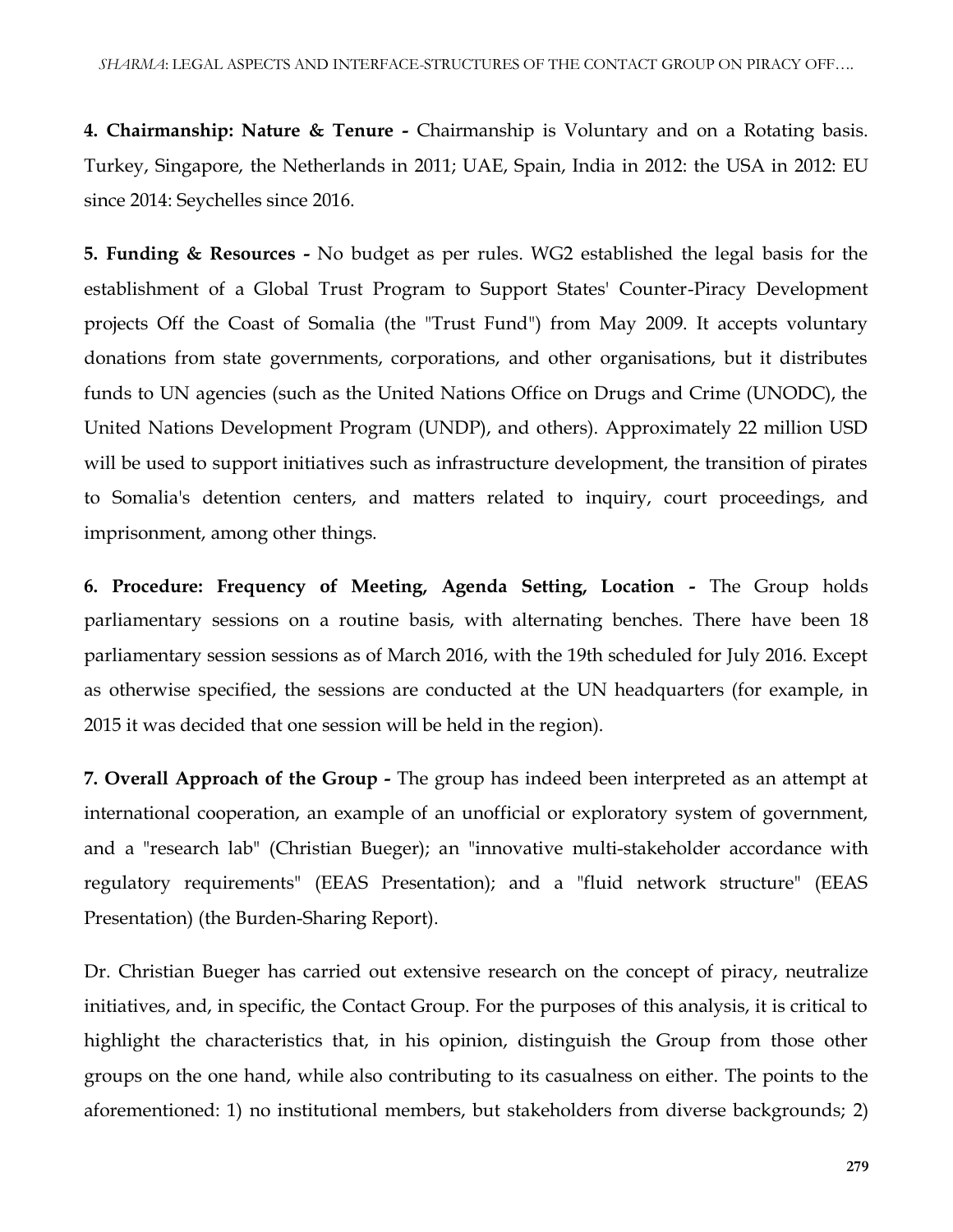The segregation of the plenary from of the working groups, which allowed for improved focusing on individual issues and the emergence of "global governance of experts"; and 3) the Group's exceedingly specific and limited directive. 4) the more "casual" manner in which people communicated during meetings, which resulted in "an exploratory and imaginative environment."

Working Group 2

Working Group 2 was created as a separate service within CGPCS and thus shares many of the same character traits as the others. The attributes of WG2 are summarized in the table below.

### **Features of Working Group 2**

## **1. Characteristics –**

- Held 15 meetings, At Copenhagen, Vienna, London, Seychelles, and Djibouti
- In 2014, transformed into the Legal Forum of CGPCS, Co-chaired by Portugal  $\&$ Mauritius, which reported to CGPCS.
- It serves as a Knowledge gathering/ knowledge sharing forum, instead of a decisionmaking body.

## **2. General Achievements –**

- Advanced level of exchange of information and professional counsel in the fight toward piracy.
- Clarification of established regulatory foundational principles for combating piracy, with only focus on human rights violations.
- Contribution to the conception of a "worldwide network of appropriate legal stakeholders".
- Promotion of the "Legal Piracy Agenda Internationally".
- Producing outcomes that could be useful towards other Working Groups' work, such as storage.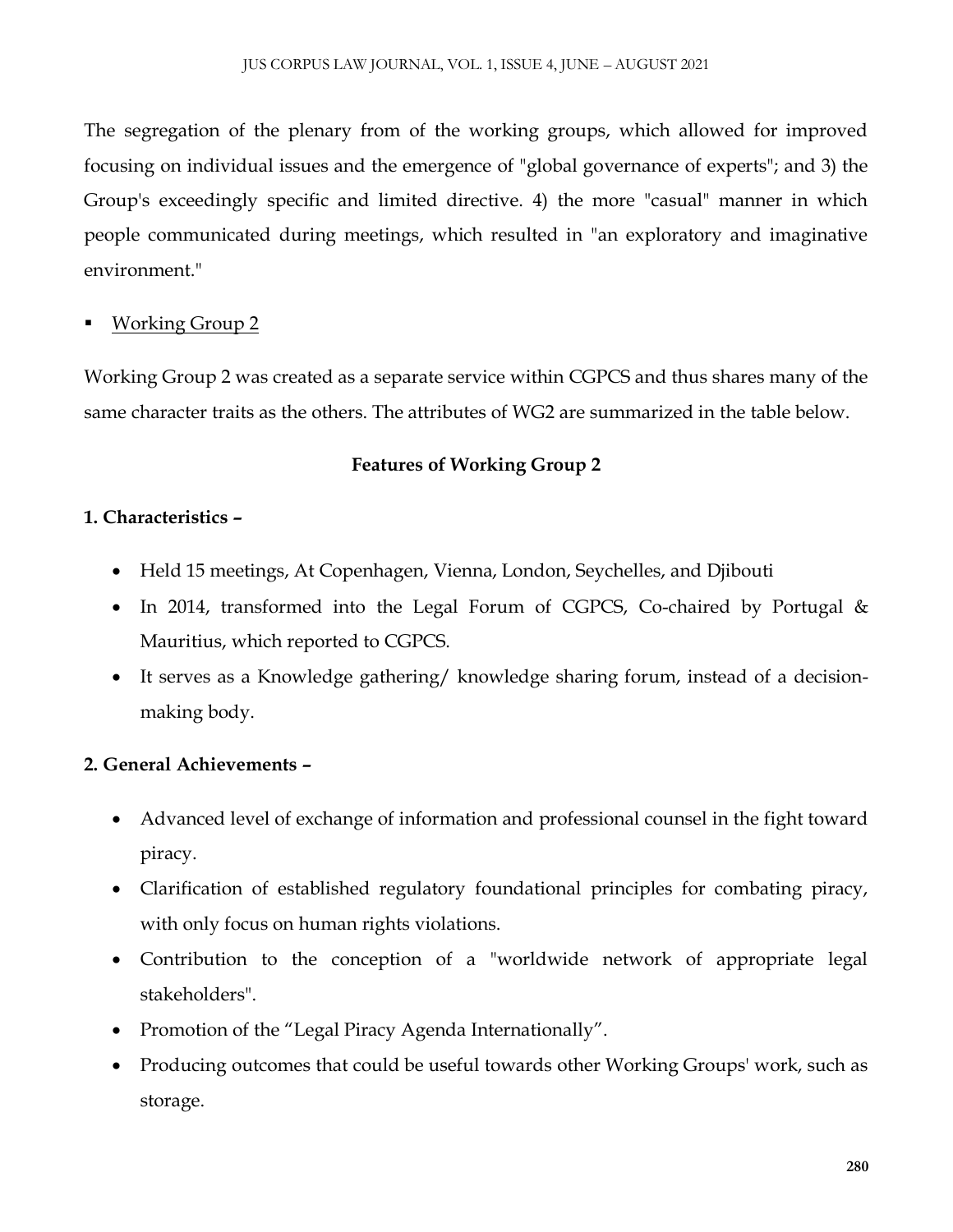#### **3. Specific Achievements –**

- The creation of a legal toolbox for prosecuting pirates, which includes a variety of legal papers, relevant international conventions, guidance, and other resources.
- A serious contribution to the discussion over how and where taken prisoner pirates must be tried.
- The conception of the legislative structure for said Trust Fund.

Ulrik Trolle Smed recognized a crucial component of Denmark's job in the task of WG2, such as the very initial implementation of "outside knowledge and experience" in the face of anthropology representatives like Dr. Douglas Guilfoyle and Associate Professor Birgit Feldtmann, in his assessment of Denmark's duties in the job of WG2. This illustrates the advantages of bringing in academicians to collaborate with legislators and government officials on a proposed solution. Scholars tend to bring unique perspectives and expert knowledge to a forum, resulting in its individuals from discrimination and technocratization. It is also an incentive for academicians to "own a voice" from outside conference facilities and "on the ground," where plans and practices are forged. Without hesitation, the Lessons Learned Proposal is a significant move in the right direction.

#### **WORKING GROUP 2 ACHIEVEMENTS**

#### Goals – Inspiration and Effectiveness

Working Group 2 was entrusted with trying to come up with recommendations for how imprisoned pirates could've been brought to justice, consistent with international law, constitutional provisions, or additional arrangements. The cohort was conceptualised and expects to be able to work in a multi-lateral ecosystem, predicated on negotiation, contemplation, and exchange of ideas but instead of enforcement and formalization, according to the Chairman's Conclusions of WG2 conferences. As a result, WG2 "highlighted the importance of delegating responsibility and the need for active participation with all States, international organizations in the detainment, detainment, and prosecutorial of accused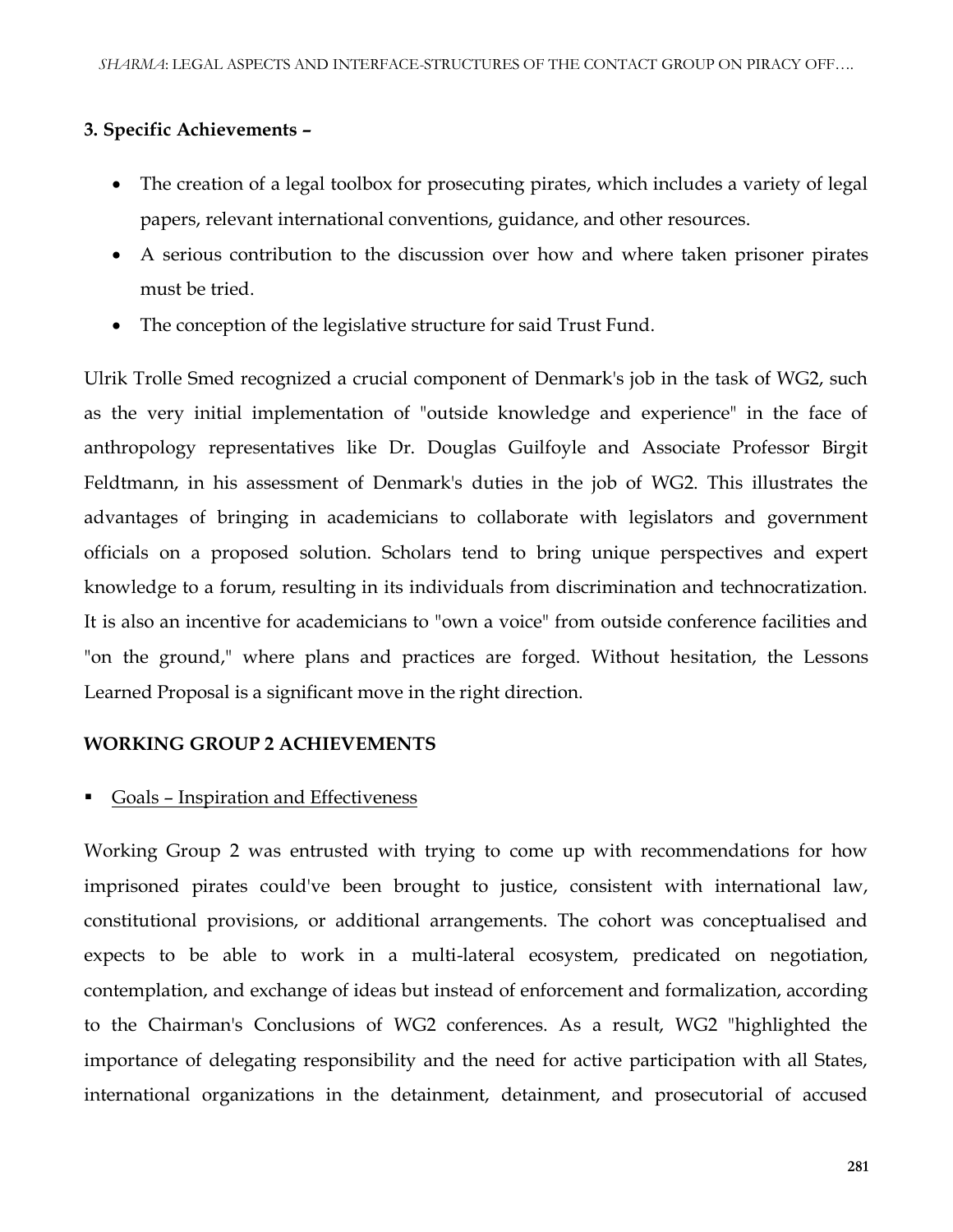pirates."<sup>6</sup> WG2 does not make the final decision, but it does not ignore important binding transcripts that already exist. "States that are stakeholders to treaty obligations that necessitate criminalizing and instituting jurisdiction over pertinent infractions should incorporate such obligations," <sup>7</sup> However, prior to actually analyzing the WG2's instant results, it is important to discuss how the cohort fits into the notions that guide our research and are listed above. We do this by examining the dialect and, more importantly, the material of some of the group's records, namely the Chairman of WG2's meeting Conclusions.

Summarizing from the first to four WG2 meetings, these were the publicly available ones, particularly on the US Maritime Administration's webpage. Despite the fact that only four summaries (out of 13) were examined, it is believed those who were adequate for gaining a better understanding of the Goals of the group, processes, and work style at this initial point. First and foremost, two terms in the manuscript of the analyzed Conclusions play a vital role. The passages emphasize the importance of communicating "knowledge gained" and pursuing "inspiration" as crucial components of the work processes at so many contentions. According to the Meeting 4 Findings, a US Embassy representative prepared a report on the lawful difficulties posed by convicting regional states, while the United Kingdom provided a research report about the use of force in maritime law enforcement. Both papers were passed around the group as a source of inspiration.

All of this paints a picture of the Working Group as a location where members teach one another lessons in an environment that allows rather than pressures them to function. Another concept referenced is that of 'burden-sharing,' which refers to states in the region acquiring and prosecutors' pirates. The constant requests for burden-sharing and related proposals are a clear manifestation of the multidimensional treaty that has been adopted. Only a portion of the group's output, in contexts of information submitted, tasks assigned, and interventions taken are highlighted below.

 $\overline{\phantom{a}}$ <sup>6</sup> Regina Asariotis, 'Maritime Piracy. Part II An Overview of The International Legal Framework and of Multilateral Cooperation to Combat Piracy' (*United Nations Conference on Trade and Development*, August 2014) <sup>7</sup> *Ibid*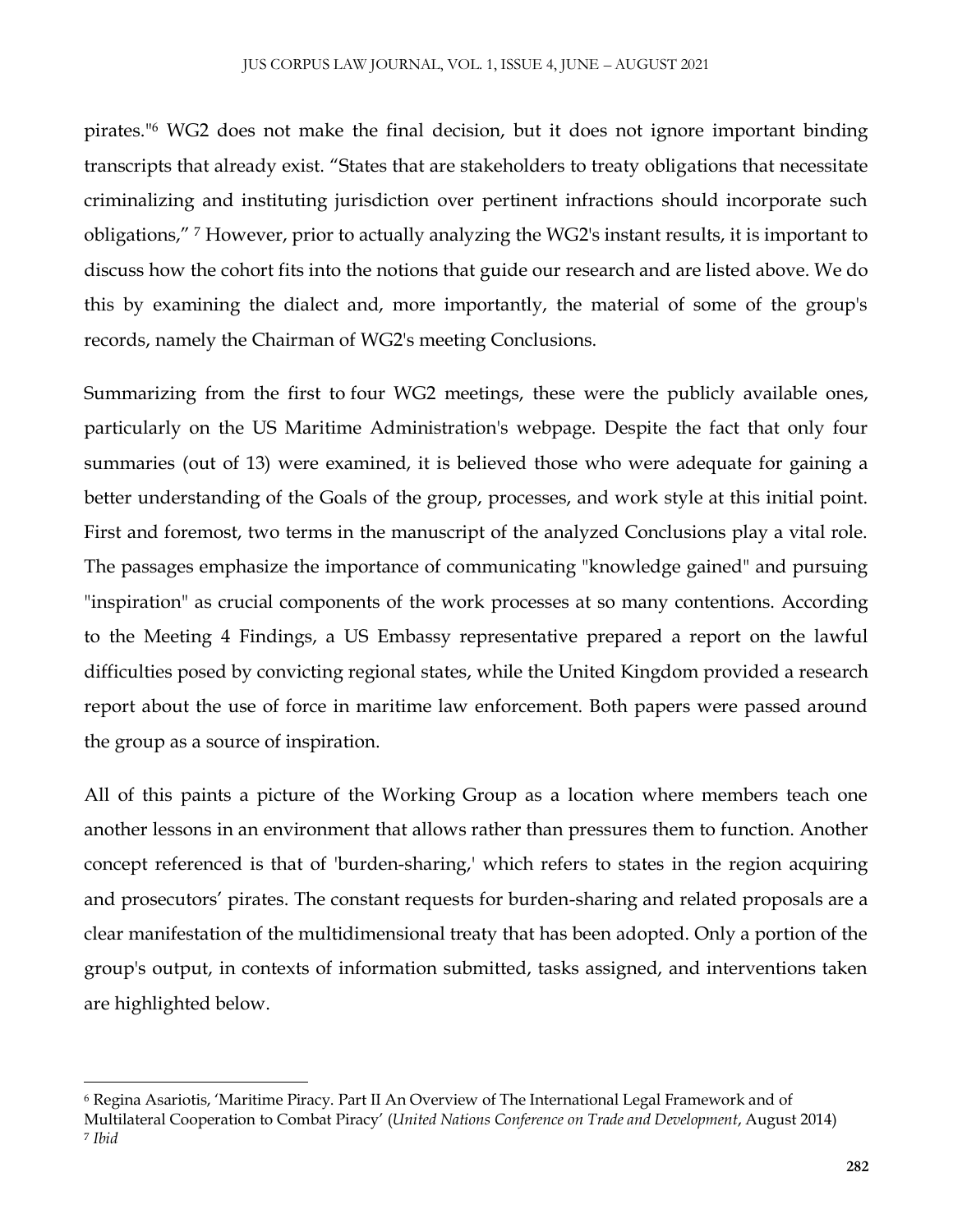The classifications were defined according to the research design described at the beginning of this article and are: Knowhow sharing/Information assembling, Relevant international norms (UNCLOS and international human rights law) should be elevated. Multilateral remedies should be encouraged.

## **WORKING GROUP 2 ACTIVITIES**

### **Meeting 1 –**

- It was pointed out that below UNCLOS Art. 100, all Governments are obliged to work cooperatively to the fullest extent practicable in the fight toward pirate attacks (promotion of international legal norms).
- It was classified as a compendium of the worldwide legal justification for prosecuting presumed pirates to ensure that all existing laws in international law were understood (promotion of international legal norms)

## **Meeting 2 –**

- The United States distributed a Counter-Piracy Procurement Incident Report and Paperwork Blueprint to other representatives as a source of motivation for prospective research in the field (know-how sharing/information gathering);
- The WG was given a brief description of the enforcement tools that INTERPOL could provide by delegates from the institution (database, analytical support, etc.). The International Maritime Organization (IMO) referred to its "general guidelines on the management of piracy" (encouragement of multilateral solutions and knowledge sharing/information gathering).
- Data about pertinent bilateral treaties and arrangements among states are communicated to evaluate their effectiveness... (information gathering/knowledge sharing)
- The Working Group approved a briefing report by Germany on the legal structure for a potential Worldwide Trust Fund (encouraging multilateral remedies);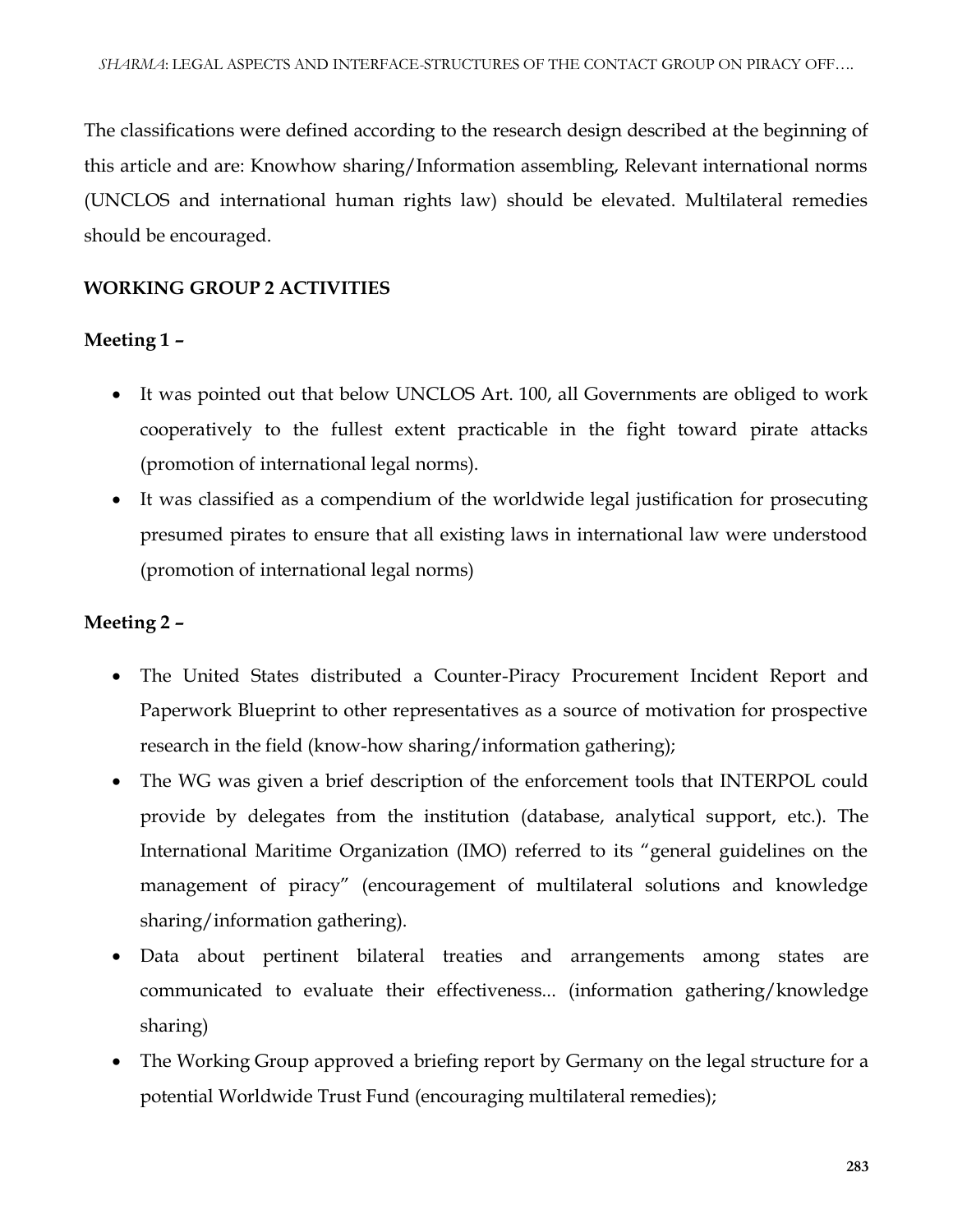- Developing detailed Scope of Work for a Global Trust Fund...as along with other operations associated with implementing GCPCS objectives for fighting piracy in all of its forms, reference to the attached concept paper, and taking strategic advice from the Contact Group into consideration (encouragement of multilateral solutions).
- Conversations on the detainment of alleged pirates, along with accordance with regulatory human rights treaties (advancement of international legal norms) are ongoing.
- In addition to alternatives for national indictment (know-how communication gathering, reinforcement of multilateral solutions, and expansion of social legal norms), international and regional processes for the indictment of alleged pirates should be considered.

### **Meeting 3 –**

- Dr. Douglas Guilfoyle gave an overview of the international law for prosecuting alleged pirates. The compilation supplied very helpful guidelines on these issues, according to the delegations.
- Examining analytical strategies that could help states ensure trial. The United States of America proffered a revised exact algorithm on affirmative defenses... The Chair will organize an information sheet to complement the blueprint in collaboration with the US and UNODC, taking into consideration the IMO guiding principles (understand sharing/information gathering/encouragement of multi-lateral remedies).
- The implementation of new or revised legislative changes, as well as other interventions, appropriate input progress in guaranteeing trial.
- The WG addressed issues related to human rights adherence when entrapping and detaining individuals alleged of piracy, predicated on a demonstration by France... The United Kingdom did a presentation about the use of coercion in maritime law enforcement.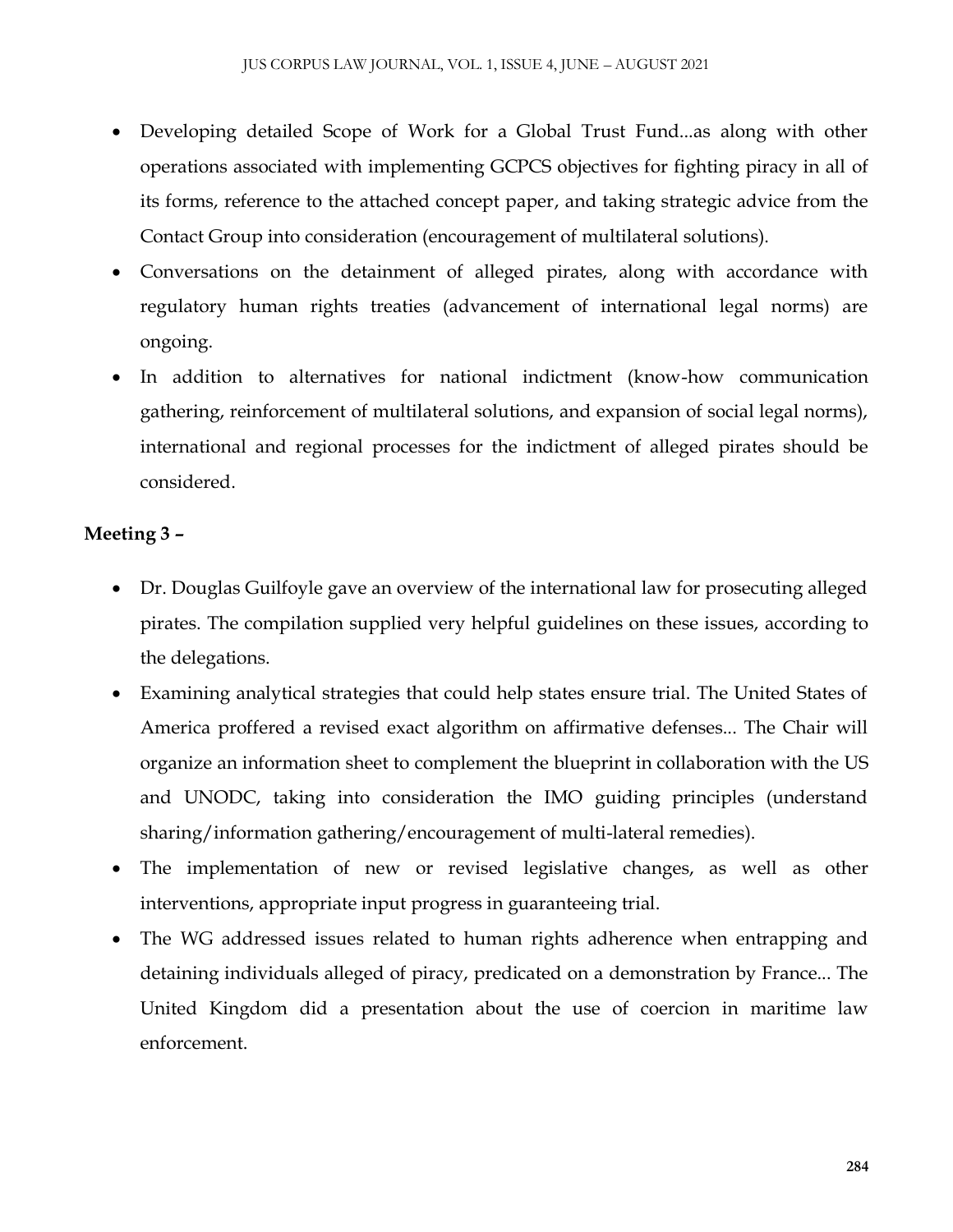- A generic framework for drafting a Memorandum of Understanding on the circumstances of transmission of alleged pirates, gang members, and seized estate was proffered by the United Kingdom.
- The Dutch government disclosed on an unofficial conference on the creation of a pirate's court held in The Hague on July 7, 2009, at which a joint German/Russian paper titled "Toward the International Court for the Indictment of Pirates" was portrayed. Portugal published a model on the creation of a Somali positive correlation ("hybrid court") to prosecute piracy-related offences off Somalia's coast. Based on the UN's perception, OLA presented accurate data on the establishment and operation of international courts and tribunals. The United Nations Office on Drugs and Crime did a presentation on relevant threads, including that the possibility of establishing a separate courtroom in Kenya including the use of prisoner transfer programs.

#### **Meeting 4 –**

- Based on a demonstration by UNODC, shared the information on the structure to enable piracy inquiries through consensual legal support.
- INTERPOL gave a detailed demonstration of the role of law enforcement in the fight against piracy, including INTERPOL's applications and services for international police collaboration in the maritime piracy context... INTERPOL urged states to examine how their nationwide processes for cooperating with INTERPOL are working.
- UNODC provided the Working Group with a fact sheet on the learnings from UNODC's legal appraisals in the region... The Chair stated that the UNODC, OLA, and IMO are still working together to compile piracy laws and regulations.
- The Working Group will generate a research report on this topic (the tribunal), which will serve as the foundation for the Contact Group's first in-depth discussion. The paper will take into consideration all previous intervention strategies and papers presented in the Working Group on this topic, and it will be written in close collaboration with interested Working Members of the group.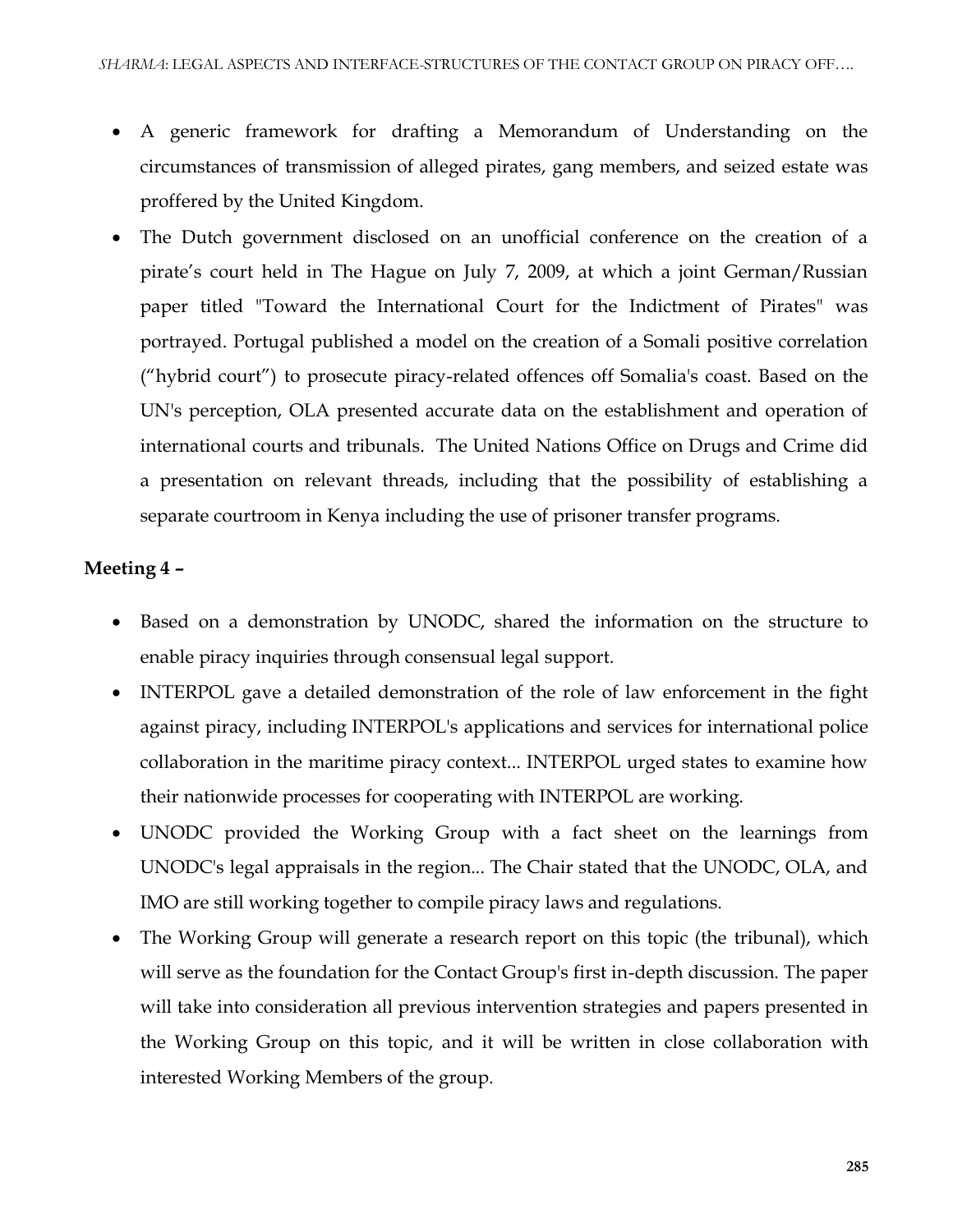- The WG will create a comprehensive number of effective tools (checklists, guidelines, templates, and compilations) to assist States and organisations involved in this endeavor.
- A fact sheet on the lessons learned from UNODC's legal appraisals in the region was provided to the Working Group... The UNODC, OLA, and IMO are still continuing to work together just to collate piracy laws and regulations, according to the Bench.
- Few countries and organisations, according to the Netherlands, support the development of a comprehensive international or regional hybrid court. Instead, many states and organisations stressed the importance of bolstering existing prosecutorial processes through capacity building. Portugal addressed a non-paper mostly on the creation of a "Somali Special Chamber for the Prosecution of Pirates as Well as other Related Crimes off the Coast of Somalia" within the Somali judicial system, but potentially in a neighboring country.
- The critical and urgent need for humanitarian intervention among all impacted countries and organisations was emphasized. The prospect of trying to transfer inmates from the trying to prosecute state to a third-party prison was highlighted as one probable burden-sharing strategy.
- The most viable system would have been a specialized/dedicated piracy chamber, which would be developed within one or more States' existing domestic criminal justice systems and situated in one or more States willing and able to prosecute, including Somalia if it does become possible. It was also agreed that worldwide components would be included.
- The Canadian government gave an informal presentation on detention and human rights issues... Continued proceedings on this issue are required to ensure that States and organisations are fully aware of the problems and potential solutions.

## **CONCLUSION**

Working Group 2 has completed its primary objective, which was to compile a legal toolbox and propose a legislative structure for piracy prosecution. The Legal Forum, which did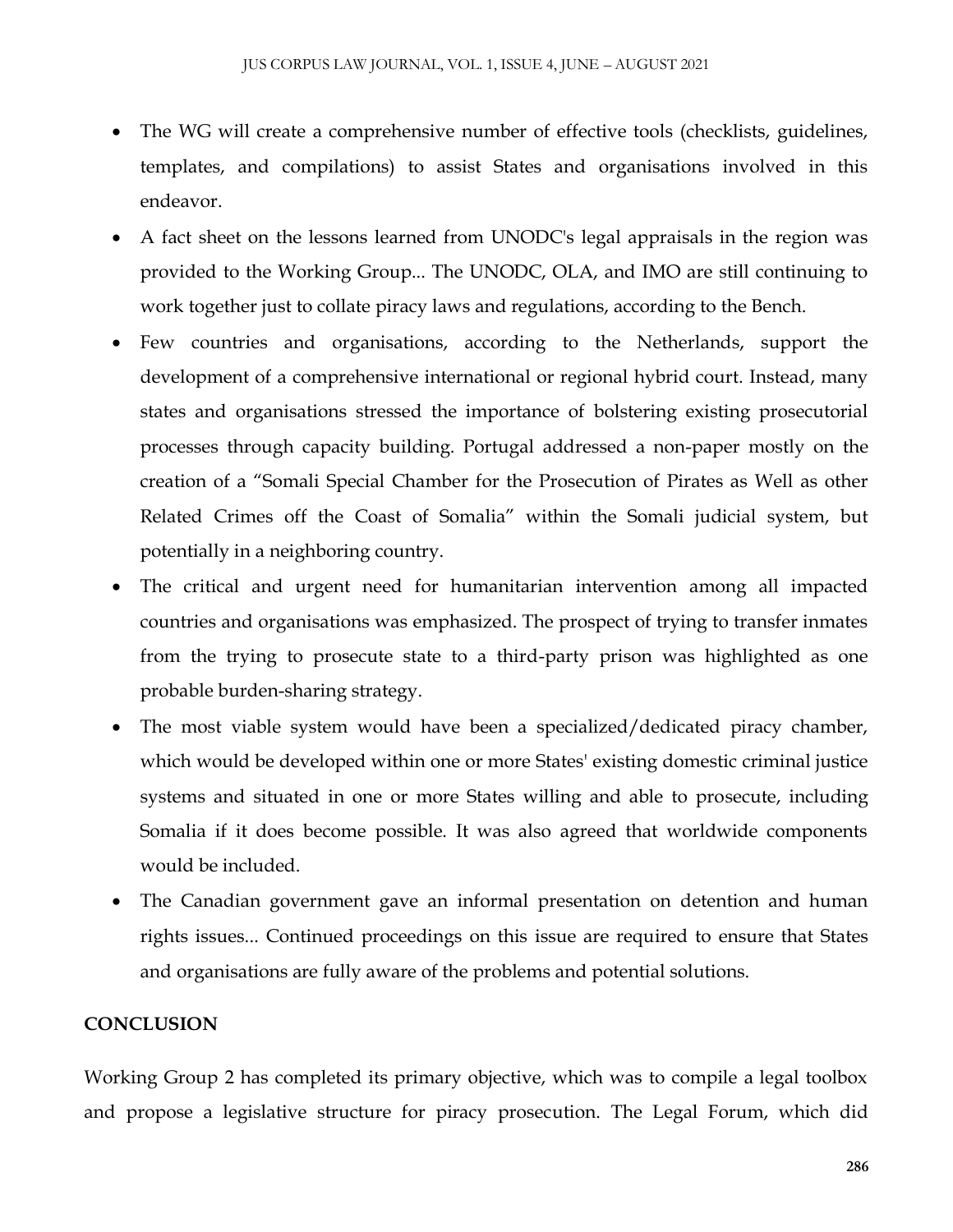succeed, was established with the goal of providing resources and information on the legal implications of piracy and counter-piracy. The number of piracy attacks off the coast of Somalia is presently markedly smaller than it was previously. More crucially, some aspects of the CGPCS' work could potentially serve as a model for future global governance arrangements. The CGPCS is "a unique inclusionary and consensual ad hoc collaborative construct," according to its own words. 8

This interpretation, provided five years well after its founding, captures well the various factors that contributed to its distinctiveness and achievement. A UN Security Council Resolution refers to the CGPCS as an "international cooperation framework to act as a common point of contact." As a result, the Group is more than just a group looking for a quick fix. It also serves as a forum for various actors to express their opinions on how international relations should progress or global problems should be addressed. Working Group 2 is, in this sense, the site of a clash of value systems and cultural rules. Such a clash can be seen in the EU and its Member States' specific application that pirates not be sent to a nation in which they could face the death penalty. In this regard, it's worth noting that the Contact Group provided a platform for some "unexpected" actors to make a recommendation and develop solutions. It put old maritime power and authority like the Netherlands, Portugal, and Spain, as well as small local states like the Seychelles and Mauritius, at the forefront of its activities. At the same time, the CGPCS started to develop a multilateral dilemma force made up of countries, international institutions, regional organisations, and shipping industry executives.

Concurrently, the group 'hatched' experience and expertise, as demonstrated. In this context, the CGPCS is an epistemic neighborhood of practice, because it has produced a new set of practices, or at the very least a creative development of new ones, such as the complex web of hybrid justice mechanisms that involve several African states, as a result of the cumulative know-how. The establishment of the Trust Fund is yet another fruitful activity in knowledge sharing as well as community development. However, it is important to remember that any propagation of ideas and practices would be unfeasible without any of the influence channels

 $\overline{\phantom{a}}$ 

<sup>8</sup> *Ibid* 53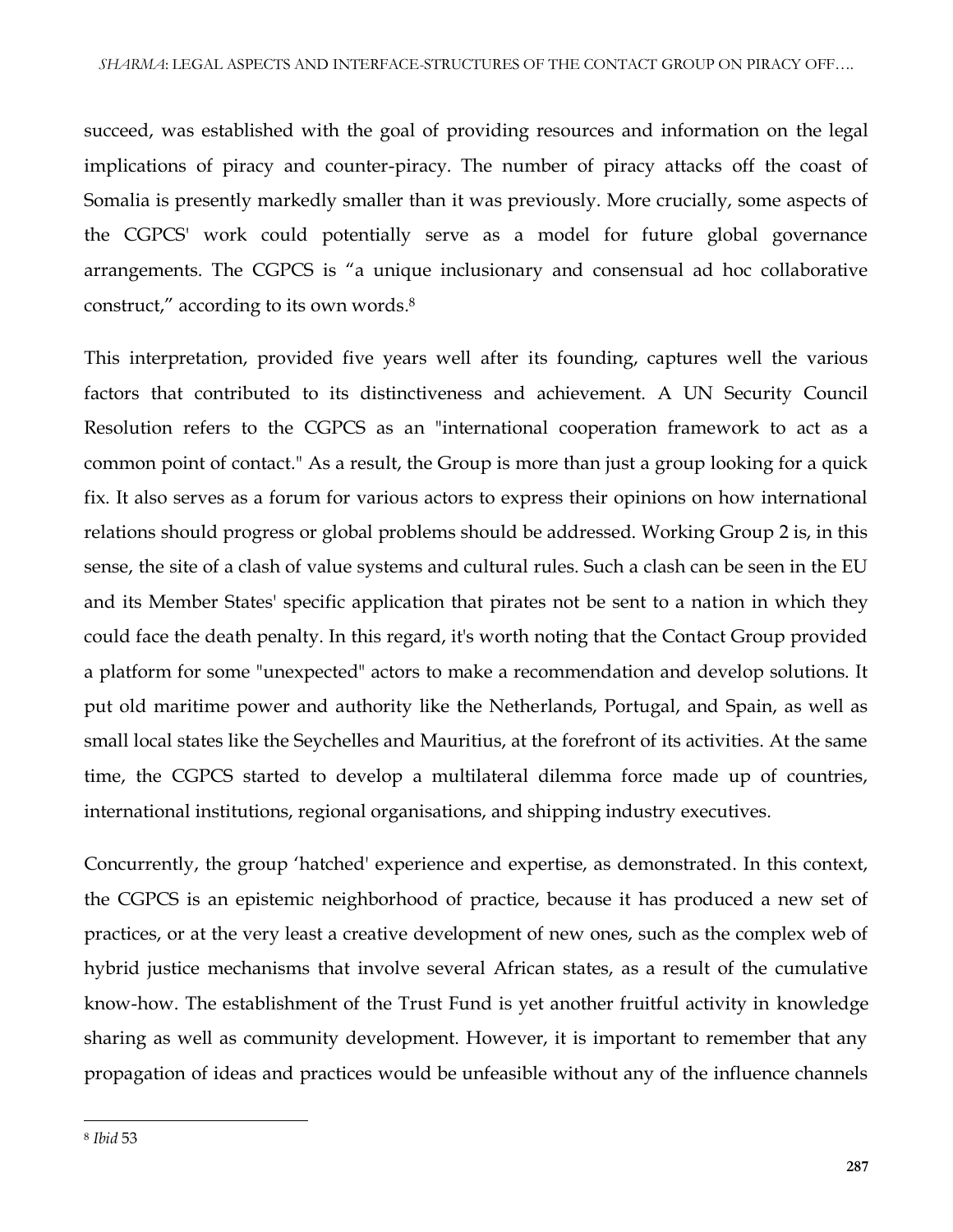that the CGPCS provided. Its ability to communicate with international bodies with enforcement powers, such as the Security Council, was a key factor in its success.

Turning back to the threefold definition of 'informal', we might argue that CGPCS fits better into the second and third designations, identified by Christiansen and Neuhold. The Group's process of cooperation and discussion did not necessitate formal statements from all members. On conversely, they were willing to bring and make much of any contribution they deemed appropriate. The Contact Group, on the other hand, did not generate any legal papers; instead, it relied on specific suggestions, papers, and conferences. At the same time, some of its considerations did result in some sort of formal arrangement. This can only be regarded as a positive in the context of an informal system of government. Of course, we should proceed cautiously when concluding the CGPCS's future applicability.

When it came to piracy, such a mechanism worked, but piracy has been widely condemned for centuries. Will such a tool be appropriate for dealing with other issues? Even in the scenario of Daesh and the Syrian war, we can see how difficult it is to find an intergovernmental alternative. As there are more and different interests involved, there are tensions between members of the international community.

As a result, examining the generalizability of international mechanisms for dealing with serious problems is a promising future research direction. A combination of different or more contact groups or similar formations could be another area for future research. It would also be intriguing to see if any states or quasi-actors have been particularly active as well as vocal in this regard. This could aid in the investigation of how actors use the soft platform to increase their values and achieve their goals. In order to get a better understanding of the Contact Group and its sub-units, more analysis of the group and its sub-units is required. More documents provided by CGPCS or reflecting its discussions and style of work would be extremely helpful to such a study. Long story short, this will improve the transparency of its methods as well as the credibility of policies developed as a result of its operations.